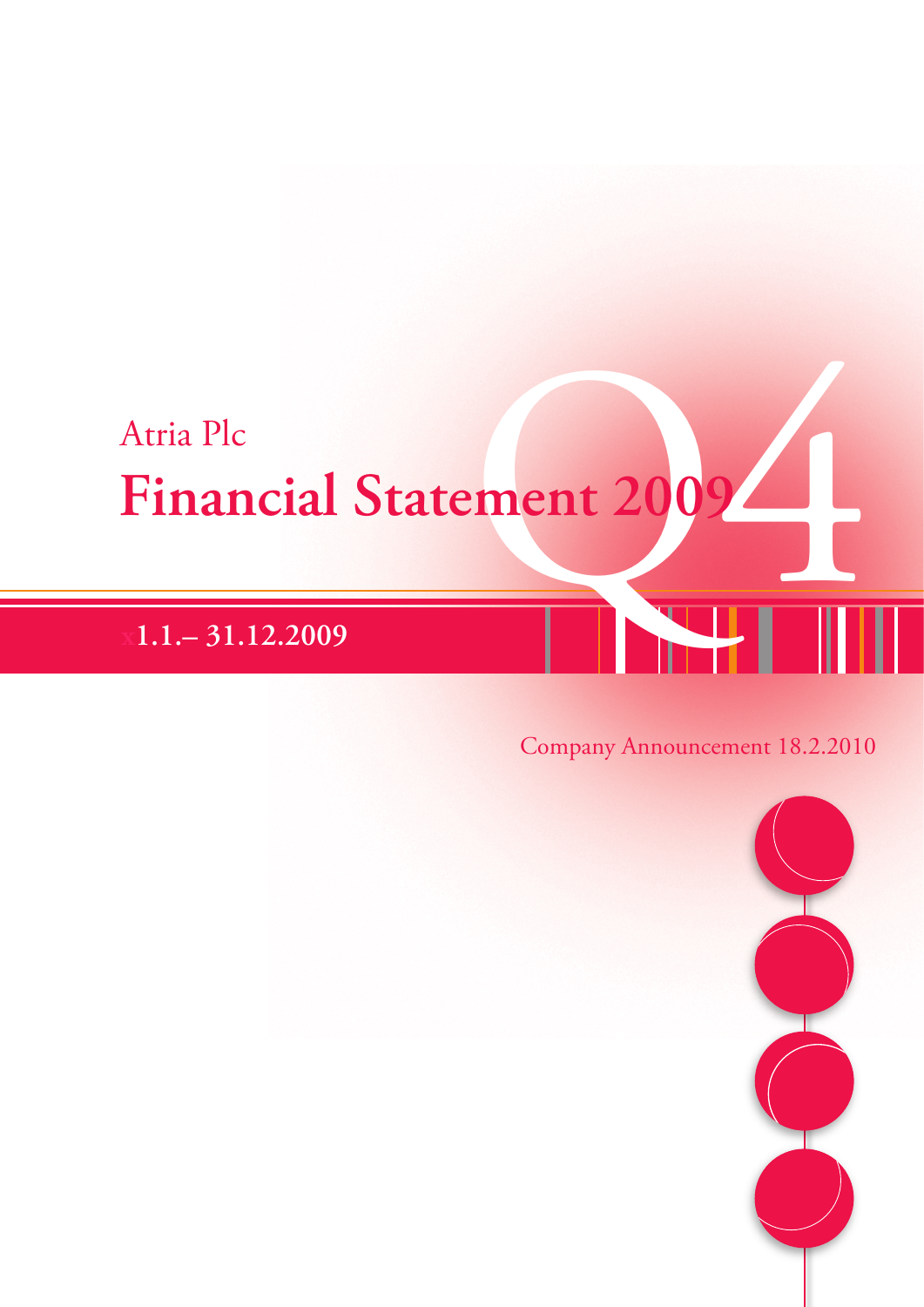



ATRIA PLC'S FINANCIAL STATEMENT RELEASE 1 JANUARY– 31 DECEMBER 2009

### **ATRIA GROUP'S NET SALES FELL SLIGHTLY, OPERATIVE EBIT IMPROVED AT THE END OF THE YEAR**

- net sales for the year were down by 3.0 per cent compared with the previous year

- calculated in fixed currencies, net sales fell year-on-year by 1.2 per cent.

- the Group's EBIT came to EUR 27.5 million, which includes a total of EUR 13.1 million (EUR 1.5 million) of nonrecurring costs.

- Atria Finland's profitability was at a good level
- Atria Russia's performance showed a clear improvement after a very weak first quarter

- the Group's cash flow was positive and net debt fell by EUR 20.8 million.

#### **Atria Group:**

| $\in$ Million       | 2009    | 2008    | Q <sub>4</sub><br>2009 | Q <sub>4</sub><br>2008 |
|---------------------|---------|---------|------------------------|------------------------|
| Net sales           | 1,316.0 | 1,356.9 | 340.4                  | 361.1                  |
| <b>EBIT</b>         | 27.5    | 38.4    | 3.9                    | 3.8                    |
| EBIT %              | 2.1     | 2.8     | 1.1                    | 1.1                    |
| Profit before taxes | 16.5    | 16.7    | 3.2                    | $-8.4$                 |
| Earnings per share  | 0.25    | 0.42    | $-0.04$                | $-0.21$                |

#### **Review Q4/2009**

**The Group's** net sales development continued to be weak during the last quarter of the year. Particularly in Scandinavia, the weak sales volume development resulted in decreased net sales. In Russia, Q4/2009 is the first quarter when Campomos, which was acquired in October 2008, is included in the comparative period. Russia's lower year-on-year net sales are mainly explained by exchange rate changes and by the decision to discontinue the unprofitable Campomos products and customerships. Sales in the St. Petersburg region developed well in Q4.

Atria Finland's net sales began to increase in Q4. Retail sales volumes improved in the last quarter of the year.

The Group's EBIT was at the previous year's level. The result for the quarter includes EUR 7.2 million of nonrecurring write-offs in the Baltic business area. Without the non-recurring costs, the result is significantly better than the comparative period's result. The Q4 EBIT excluding non-recurring costs came to EUR 11.1 (3.8) million, and the EBIT percentage was 3.3% (1.1%).

Atria Finland's EBIT reached almost the previous year's level due to good sales and management of costs. Atria Scandinavia's EBIT showed a clear improvement year-on-year. Atria Scandinavia's margin level has improved from the start of the year, and the results of the efficiency improvement programmes have a positive impact on the result. Atria Russia also improved its EBIT significantly in comparison to Q4/2008. The results have developed in a positive direction in the loss-making Campomos after Q1/2009, as the company's sales and cost structure have improved. Atria Baltic still posted a loss due to weak sales volumes and structure.

The Group's income tax percentage is high, because tax effect of the losses in the Baltic region have not been recognised. The Group's cash flow was positive, and net debt fell by EUR 26.1 million during the Q4 period.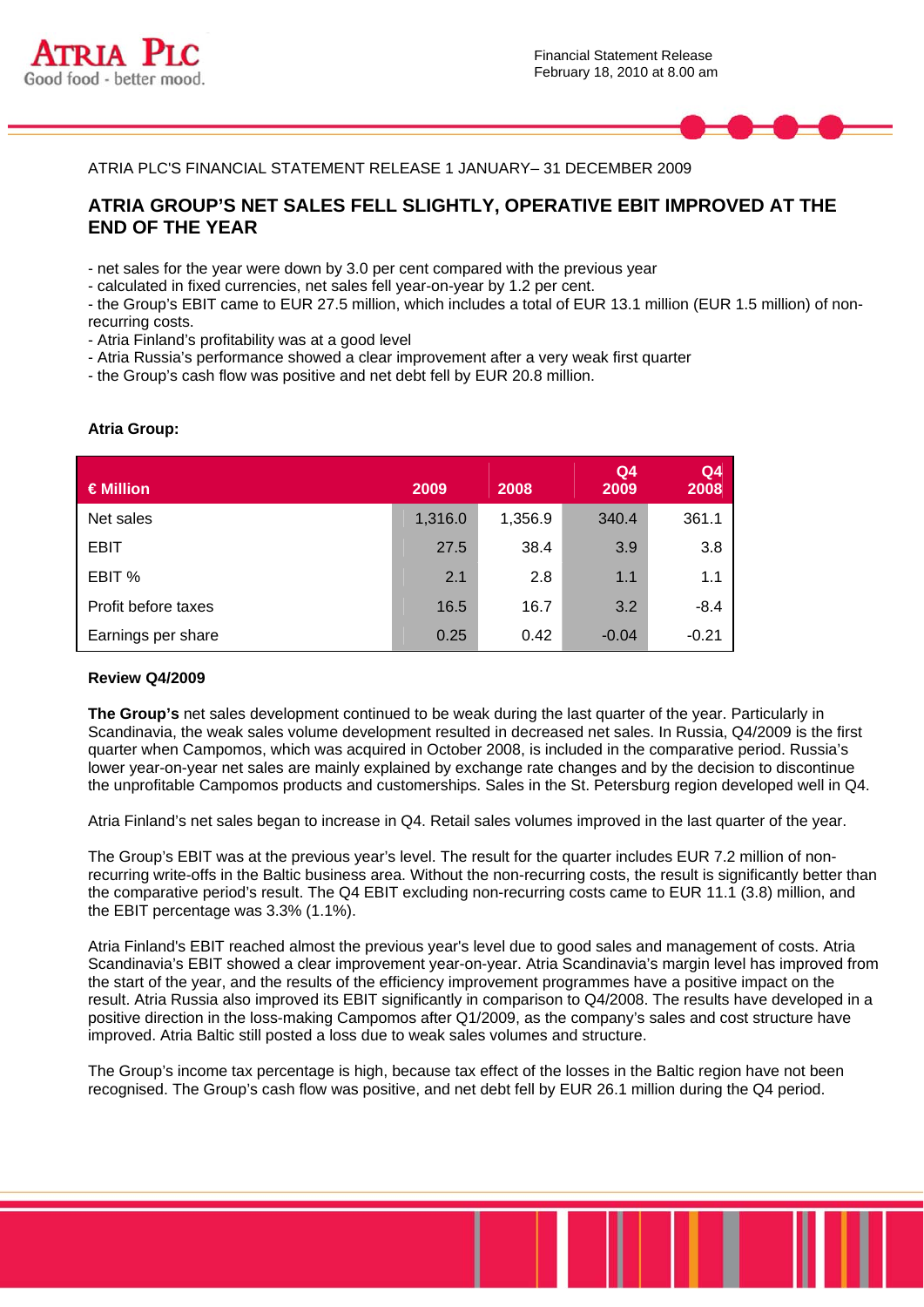



#### **Atria Finland 1 January - 31 December 2009**

| $\in$ Million | 2009  | 2008  | Q <sub>4</sub><br>2009 | Q4<br>2008 |
|---------------|-------|-------|------------------------|------------|
| Net sales     | 781.9 | 797.9 | 207.5                  | 206.2      |
| <b>EBIT</b>   | 42.9  | 33.9  | 11.2                   | 11.8       |
| EBIT%         | 5.5   | 4.2   | 5.4                    | 5.7        |

**Atria Finland's** 2009 net sales were down by 2 per cent in comparison to the previous year. Atria brand's market share in the retail sector has remained stable. In the area of retailers' private label production, the market share has decreased. Also, the decline in sales to Foodservice customers and in export sales impaired the development of net sales.

Due to the global economic recession, the consumption of pork declined by two per cent, beef by two per cent and poultry by three per cent in Finland in 2009. Meat production has also declined by a total of four per cent. (Source: TNS Gallup, Suomen Elintarviketieto Oy)

Atria Finland's EBIT for the year was in accordance with targets; growth to the previous year came to 26.5 per cent. The positive development is due to long term cost management and optimisation of product selection so that unprofitable products have been discontinued.

The Q4/2009 net sales took a turn for the better compared with the start of the year. The improvement of retail sales volumes is a positive factor. The EBIT for the last quarter was at the same level as in the previous year's comparative period.

#### **Atria Scandinavia 1 January - 31 December 2009**

| €Million    | 2009  | 2008  | Q4<br>2009 | Q <sub>4</sub><br>2008 |
|-------------|-------|-------|------------|------------------------|
| Net sales   | 405.2 | 455.2 | 98.8       | 112.4                  |
| <b>EBIT</b> | 10.0  | 14.4  | 3.4        | $-1.2$                 |
| EBIT %      | 2.5   | 3.2   | 3.4        | $-1.1$                 |

**Atria Scandinavia's** 2009 net sales declined by 11.0 per cent in comparison to the previous year. The main reason for the decline in net sales was the weak exchange rate of the Swedish krona. Calculated in fixed currencies, the decrease in net sales was 3.5 per cent. In addition, the economic recession weakened the demand for more expensive product groups in both the retail sector and, in particular, in Foodservice customerships. Discontinuation of the salad and sandwich business in June also decreased Atria Scandinavia's net sales.

In 2009, the concept business and delicatessen products increased their sales. In addition, the sales of 3-Stjernet cold cuts products in Denmark developed favourably. There were significant investments in marketing efforts focussed on the most important brands.

The development of Atria Scandinavia's earnings did not meet the target in 2009. EBIT was clearly lower than in the previous year. The fall in EBIT is mainly a result of the loss-making salad and sandwich business and the weak exchange rate of the Swedish krona, which kept the prices of imported raw materials high. Atria Scandinavia's EBIT for the year came to EUR 10.0 million, which includes EUR 2.9 million of non-recurring costs associated with the discontinuation of the salad and sandwich business.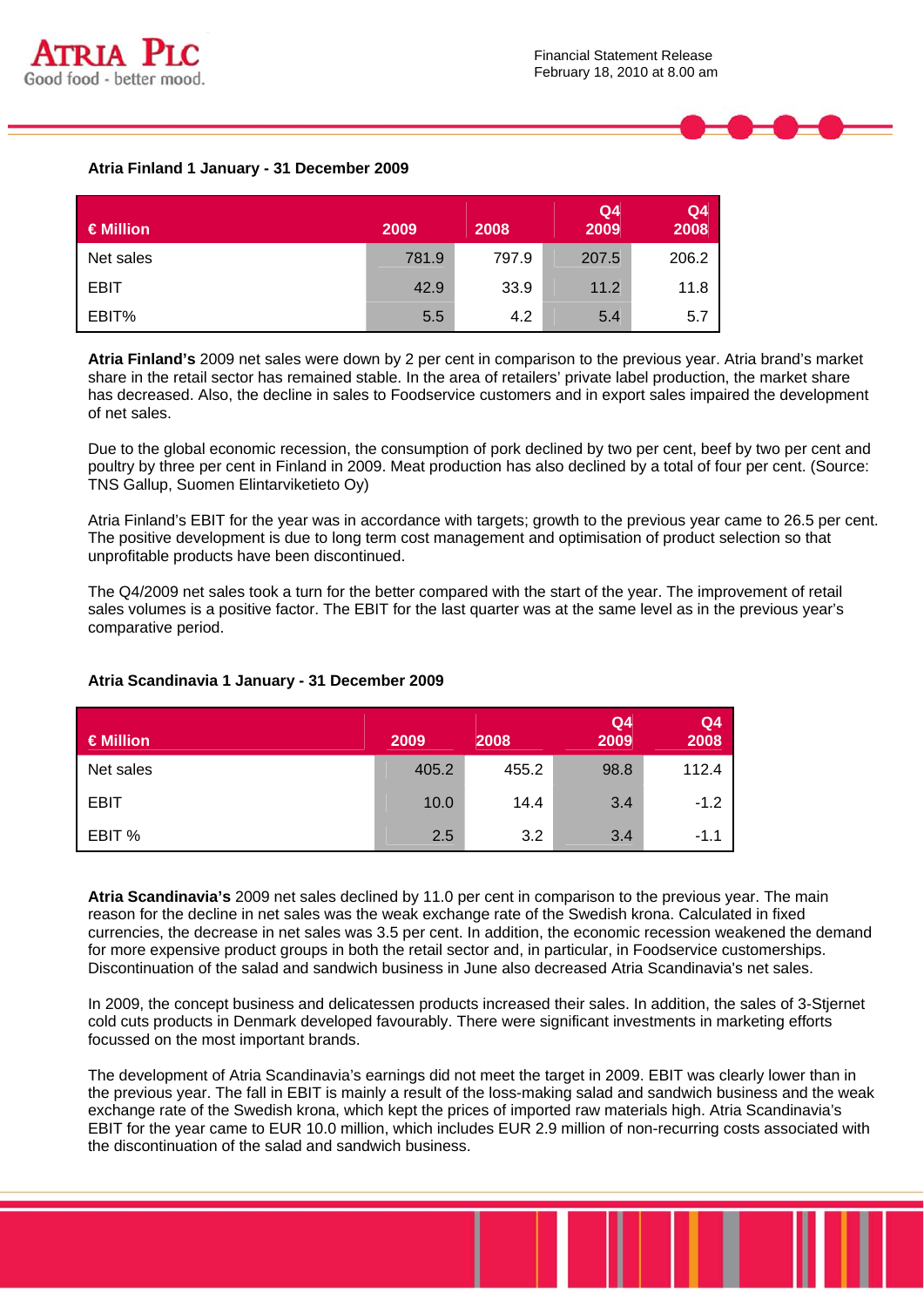



A significant reorganisation of the production and logistics in the Deli business was launched in Sweden in Q3/2009, and the implementation of the programme continued during Q4/2009.

In Q4/2009, the weak sales volumes development impaired the growth of net sales. Sales volumes decreased in both the retail sector and, in particular, in the Foodservice customerships. The reason for the decrease is the weakened demand caused by the economic recession.

#### **Atria Russia 1 January - 31 December 2009**

| $\in$ Million | 2009   | 2008   | Q <sub>4</sub><br>2009 | Q <sub>4</sub><br>2008 |
|---------------|--------|--------|------------------------|------------------------|
| Net sales     | 113.0  | 93.8   | 29.8                   | 35.5                   |
| <b>EBIT</b>   | $-9.8$ | $-3.4$ | $-0.4$                 | $-5.7$                 |
| EBIT %        | $-8.7$ | $-3.6$ | $-1.3$                 | $-16.1$                |

**Atria Russia's** net sales grew by 20.5 per cent in comparison to the previous year. Calculated in fixed currencies, the growth in net sales was 45.1 per cent. A significant proportion of the growth came from the merger of Campomos, acquired in 2008, with Atria. In addition, net sales were boosted by Pit Product's increased sales and the price increases of about ten per cent in the second quarter. However, the growth of net sales was weighed down by the weakening of the Russian rouble, compared with 2008.

The unhealthy cost structure and unprofitable products and customerships of Campomos, and the non-recurring costs of corrective measures, significantly weakened Atria Russia's operating result in the first two quarters. Atria Russia's operating loss for the year came to EUR 9.8 million, which includes EUR 3.0 million of non-recurring takeover and integration costs associated with Campomos.

Due to the efficiency improvement measures launched during the year, Atria Russia's result improved quickly, and the result for the last two quarters only showed a slight loss. Atria implemented an extensive modernisation and marketing campaign for the Campomos brand during autumn 2009.

In Q4/2009, Atria Russia announced investments in pig farming. Atria signed a shareholder agreement that gives Atria a 26 per cent holding in the Russian OOO Dan Invest company. The company owns two pig farms, whose production will start during 2010-2011, and the yearly production capacity will be 180,000 slaughter pigs by 2013. The total value of the project is about EUR 40 million. Atria invests a total of EUR 5 million in the project.

The start-up of the new production plant in Gorelovo will take place in early 2010. The fixed costs associated with the start-up amount to approximately EUR 4 million a year. The start-up of production in the new plant will also cause some additional costs.

Despite the positive development during the end of 2009, Atria Russia's full-year business result is not expected to turn profitable yet in 2010.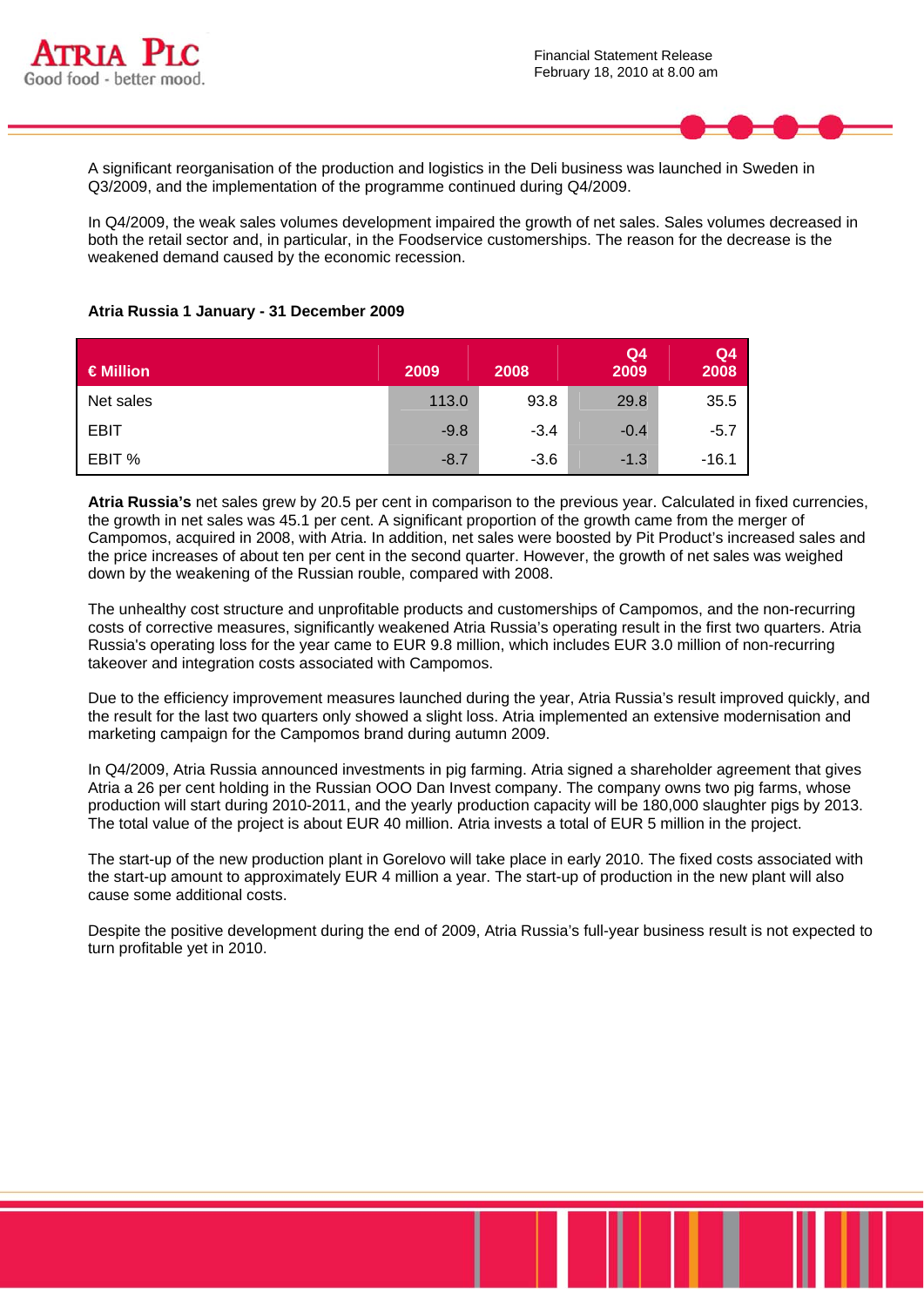



| €Million    | 2009    | 2008    | Q4<br>2009 | Q <sub>4</sub><br>2008 |
|-------------|---------|---------|------------|------------------------|
| Net sales   | 37.5    | 32.3    | 9.0        | 10.8                   |
| <b>EBIT</b> | $-12.6$ | $-3.8$  | $-9.1$     | $-0.7$                 |
| EBIT %      | $-33.6$ | $-11.8$ | $-101.1$   | $-6.5$                 |

Atria's net sales **in Estonia** increased by 16.1 per cent year-on-year. The growth in net sales was due to the merger of two acquisitions, AS Wõro Kommerts and AS Vastse-Kuuste Lihatööstus, with Atria in summer 2008. Overall demand in Estonia's consumer goods retail trade declined strongly in 2009. The demand in the retail trade declined by a total of 17 per cent, and the demand for food declined by nine per cent (Source: Estonian Statistical Board). Atria's sales weakened with the markets and, in addition, some market share has been lost in the retail trade. Consumers' purchases focussed more on the less expensive product groups, and the consumption of meat decreased clearly.

The performance of the Estonian operations was unsatisfactory. The losses resulted from weak sales and costs associated with efficiency improvement programmes of the new companies acquired during 2008. Atria Baltic's operating loss for the year came to EUR 12.6 million, which includes EUR 7.2 million of non-recurring costs.

In January 2010, Atria's Board of Directors decided to record impairments totalling EUR 5.8 million in Estonia, EUR 3.0 million of which was allocated to goodwill, EUR 0.8 million to trademarks and EUR 2.0 million to buildings and machinery.

In addition, the company's Board of Directors decided to reduce the book value of the company's estate in Lithuania by EUR 1.4 million.

The impairments will have no effects on the cash flow, and they will be recorded in the performance of Q4/2009 as a non-recurring item.

#### **Events occurring after the period**

In January 2010, Atria announced that it is launching an efficiency improvement programme in Estonia, seeking to achieve annual savings of approximately EUR 1 million in its cost structure. In order to achieve the savings, Atria is closing the Ahja plant and centralising the production to the Valga and Vastse-Kuuste production plants. Approximately 40 employees will be laid off from the Ahja plant.

Rauno Väisänen was appointed Managing Director of Atria Estonia effective 1 February 2010.

#### **Investments**

The Group's investments for 2009 totalled EUR 33.0 million and for Q4 EUR 11.4 million.

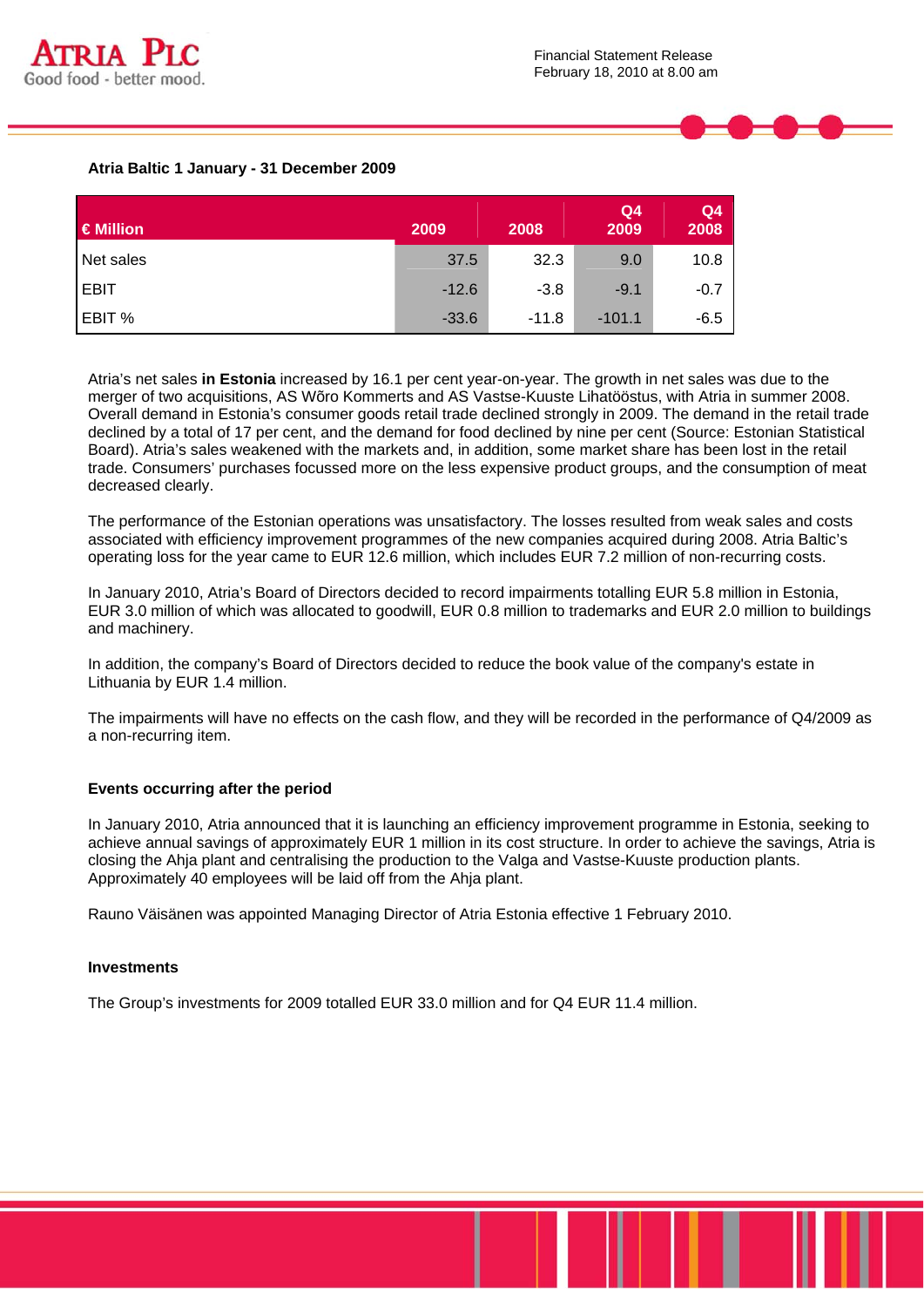



The Group had an average of 6,214 (6,135) employees during the period.

#### **Personnel by business area:**

| Atria Finland     | 2,222 (2,378) |
|-------------------|---------------|
| Atria Scandinavia | 1,394 (1,691) |
| Atria Russia      | 2,003 (1,525) |
| Atria Baltic      | 595 (541)     |

#### **Atria Plc's administration**

In its organisation meeting following the Annual General Meeting, Atria Plc's Supervisory Board re-elected retiring member Tuomo Heikkilä as a member of the Board of Directors. Esa Kaarto was elected as a new member in place of

Ilkka Yliluoma.

Ari Pirkola was appointed Chairman and Seppo Paavola as Vice Chairman of the Supervisory Board. Martti Selin, Chairman of the Board of Directors, was reappointed.

Atria Plc's Board of Directors now has the following membership: Chairman Martti Selin; Vice Chairman Timo Komulainen; members Tuomo Heikkilä, Esa Kaarto, Runar Lillandt, Harri Sivula and Matti Tikkakoski.

Christer Åberg, Managing Director of Atria Scandinavia, left Atria in autumn. Michael Forsmark, 44 (B.Sc, Business Administration) was appointed as the new managing director of Atria Scandinavia and a member of the Atria Group Management Team, effective from 1 October 2009.

#### **Financing**

In the first half of 2009, the situation in the financial market was exceptional. As regards financing of companies, many banks focused basically on securing financing for their existing customers. In general, available loans had rather short maturities and high margins. It was relatively difficult for companies to expand the range of their financing banks, because many foreign banks continued to cut their financing to companies. Despite the difficult market situation, Atria was able to cover its financing needs and to keep a sufficient number of committed credit limits to secure the Group's good liquidity. Atria made active use of commercial papers to acquire short-term financing, even though the liquidity of the commercial paper market has not yet returned to normal.

Market interest rates fell to a very low level during the year. This had a positive effect on the Group's financial expenses, even though the margins for new loans were rising. During the year, compensation in the amount of about EUR 6 million for the delay of the meat product plant in Gorelovo, St Petersburg, was recorded under interest income.

In April, Atria Plc entered into two new five-year committed credit facilities of EUR 40 million. In November, the company refinanced a short-term credit limit of EUR 9 million and a long-term credit limit of EUR 25 million by signing a new five-year committed credit limit of EUR 40 million. In December, EUR 15.5 million of 10-year TyEL premium lending was drawn. These arrangements lengthened the average maturity of the Group's loan portfolio and strengthened the financial position.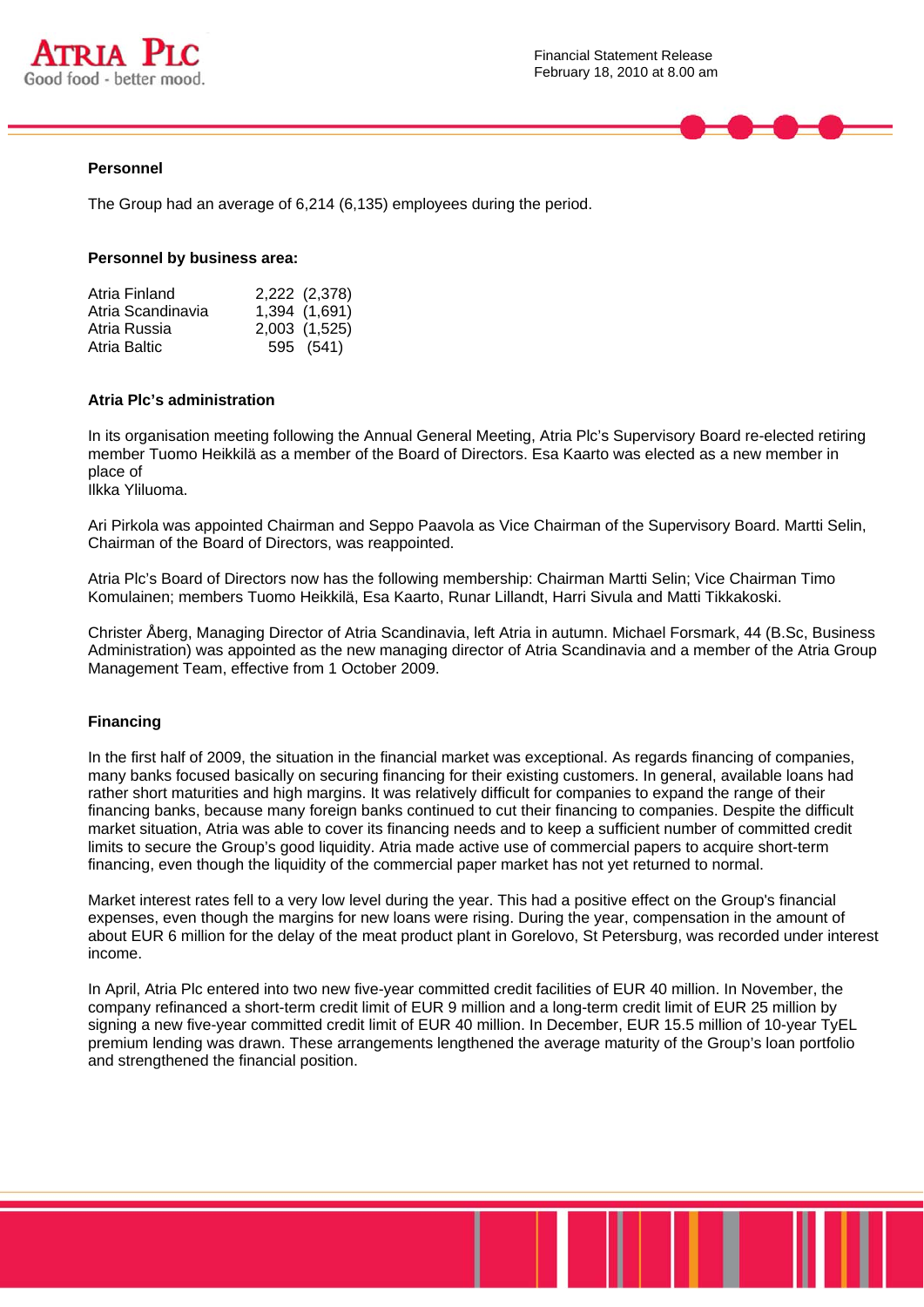

#### **Largest shareholders on 31 December 2009**

|                                          | KII       | Α         | Total     | °     |
|------------------------------------------|-----------|-----------|-----------|-------|
| Itikka Co-operative                      | 4,914,281 | 2,607,801 | 7,522,082 | 26.61 |
| Lihakunta                                | 4,020,200 | 3,438,797 | 7,458,997 | 26.39 |
| Odin Norden                              |           | 1,227,016 | 1,227,016 | 4.34  |
| Pohjanmaan Liha Co-operative 269,500     |           | 480,038   | 749,538   | 2.65  |
| Odin Finland                             |           | 396,151   | 396,151   | 1.40  |
| OP-Suomi Arvo                            |           | 350,000   | 350,000   | 1.24  |
| Reima Kuisla                             |           | 300,100   | 300,100   | 1.06  |
| Public pension insurance company Veritas |           | 300,000   | 300,000   | 1.06  |
| Nordea Bank Finland Plc                  |           | 265,279   | 265,279   | 0.94  |
| OP-Delta mutual fund                     |           | 237,352   | 237,352   | 0.84  |

#### **Largest shareholders in terms of voting rights, 31 December 2009**

|                                          | KII        | A         | Total       | °     |
|------------------------------------------|------------|-----------|-------------|-------|
| Itikka Co-operative                      | 49,142,810 | 2,607,801 | 51,750,611  | 46.58 |
| Lihakunta                                | 40,202,000 | 3,438,797 | 43,640,797  | 39.28 |
| Pohjanmaan Liha Co-operative             |            |           |             |       |
|                                          | 2,695,000  | 480,038   | 3, 175, 038 | 2.86  |
| Odin Norden                              |            | 1,227,016 | 1,227,016   | 1.10  |
| Odin Finland                             |            | 396,151   | 396,151     | 0.36  |
| OP-Suomi Arvo                            |            | 350,000   | 350,000     | 0.32  |
| Reima Kuisla                             |            | 300,100   | 300,100     | 0.27  |
| Public pension insurance company Veritas |            | 300,000   | 300,000     | 0.27  |
| Nordea Bank Finland Plc                  |            | 265,279   | 265,279     | 0.24  |
| OP-Delta mutual fund                     |            | 237,352   | 237,352     | 0.21  |

#### **Short-term business risks**

There have been no significant changes in Atria's short-term risks during the year. The recession lowers demand in all of the Group's business areas.

The profitability of Atria's operations is greatly affected by the risk associated with changes in the market price of meat raw material. Atria aims to protect itself against production costs increases by adjusting production, where necessary, and by trying to anticipate changes through the pricing of end products. The Group applies a uniform currency risk policy to hedge against currency risks relating to purchasing of raw material. The Group began applying hedge accounting in accordance with IFRS to manage market risks.

Being a food manufacturing company, it is of primary importance for Atria to see to the high quality and safety of raw materials and products throughout the production chain. Atria has modern methods in place for ensuring the safety of production processes and for eliminating various microbiological, chemical and physical hazards.

The Gorelovo meat product plant will be opened in early 2010, and the aim is to minimise the risks related to the start of production.

#### **Outlook for the future**

Market conditions are expected to remain challenging in 2010. It is not anticipated that consumption of food and, in particular, meat, will decrease significantly. Therefore, sales volumes in the food industry are expected to remain at relatively good levels in Finland and in Scandinavia. In Russia and in Estonia, the recovery from recession may take longer than anticipated. In the current market conditions, Atria is paying special attention to efficient cost management.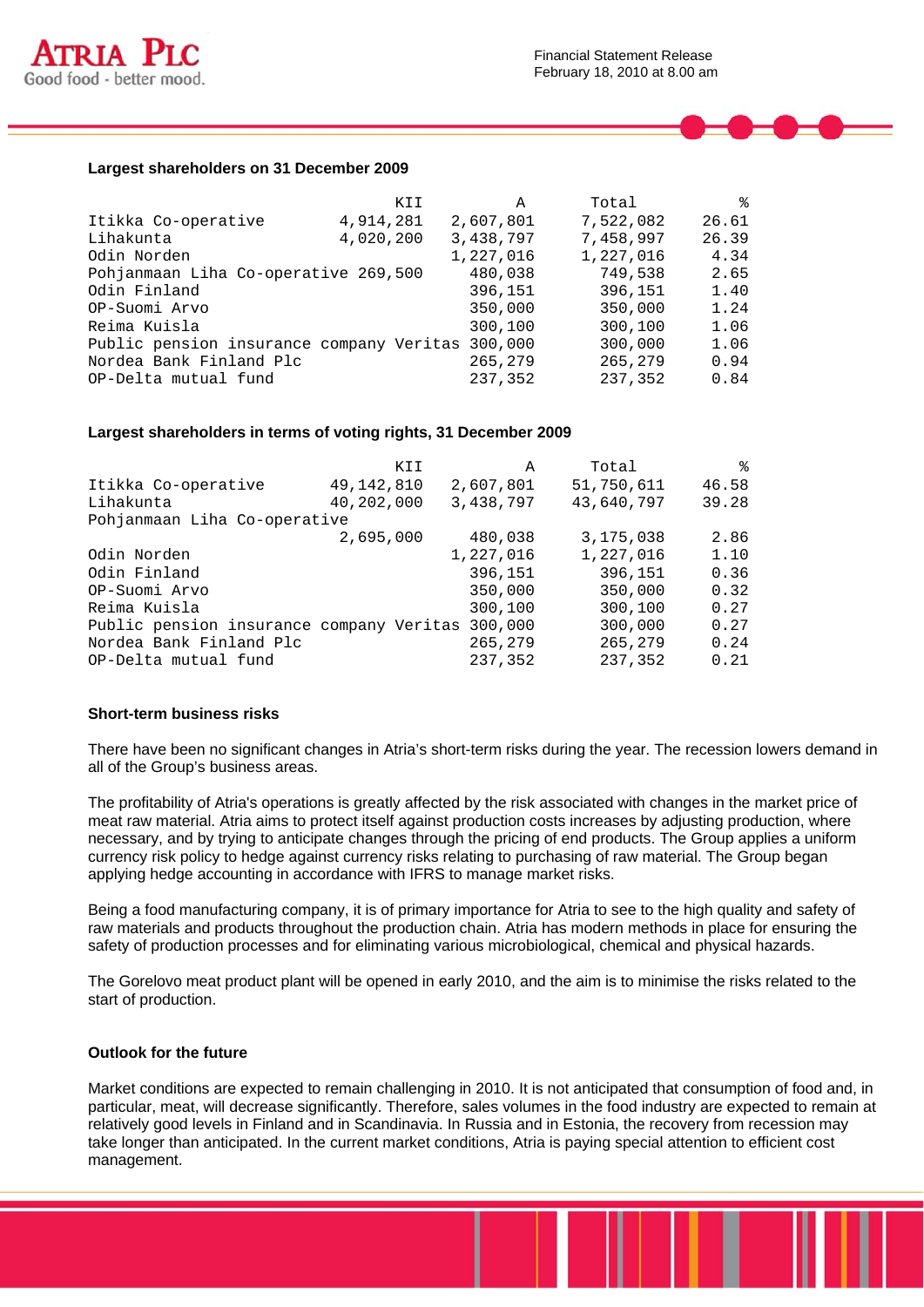



After the acquisitions of 2007-2008, 2009 was a year for integrating and stabilising business operations, and improving the efficiency of operations. The efficiency improvement measures initiated during 2009 will be completed in 2010, and particular attention will be paid to the working capacity of the organisation. Investment decisions will be made in a controlled manner, and the entire Group will focus on securing a positive cash flow and reduction of working capital.

Despite the challenging market situation, the Group's net sales and EBIT are expected to grow in 2010.

#### **Board Authorisations**

The General Meeting of 29 April 2009 authorised the Board of Directors to decide, on one or several occasions, on an issue of, at maximum, 12,800,000 new A shares or on A shares that may be held by the company through a share issue and/or by granting option rights or other special rights entitling one to shares as referred to in Chapter 10, Section 1 of the Companies Act. The authorisation shall supersede all valid share issue authorisations, including authorisation for a reserve increase, and be valid until the closing of the next Annual General Meeting, but no later than until 30 June 2010.

#### **Purchase and transfer of treasury shares**

The General Meeting held on 29 April 2009 authorised the Board of Directors to decide on the purchase of up to 2,800,000 A shares of the company with the company's unrestricted equity. The maximum amount of Series A shares to be acquired is less than 10 per cent of all the Company's shares. The authorisation shall be valid until the closing of the next Annual General Meeting, but no later than until 30 June 2010.

In 2008, based on the authorisation issued by the General Meeting on 29 April 2008, Atria Plc's Board of Directors decided to purchase up to 300,000 A shares of the company. In accordance with the authorisation, the shares to be purchased were intended to be used as consideration in possible company acquisitions or other arrangements relating to the company's business, for the financing of investments, for the implementation of the company's incentive programme, for improvement of the company's capital structure, or to be kept by the company, otherwise assigned or cancelled. The acquisition of treasury shares began on 29 September 2008 and ended on 3 February 2009.

Treasure Series A shares held by the company were not transferred in 2009. On 31 December 2009, the company held a total of 113,712 treasury shares.

#### **Corporate Governance Principles**

Atria's Corporate Governance Principles and deviations from the Finnish Corporate Governance Code are published on the Company's website at http://www.atriagroup.com.

#### **Dividend proposal**

The Board of Directors proposes that a dividend of EUR 0.25 be paid for each share for the financial year 2009.

#### **Annual General Meeting on 29 April 2010**

Atria Plc invites its shareholders to the Annual General Meeting, which will be held on Thursday, 29 April 2010 in Helsinki at the Finlandia Hall.

The AGM will address the following matters, among others:

Matters to be addressed at the AGM as set out in Article 16 of the Articles of Association.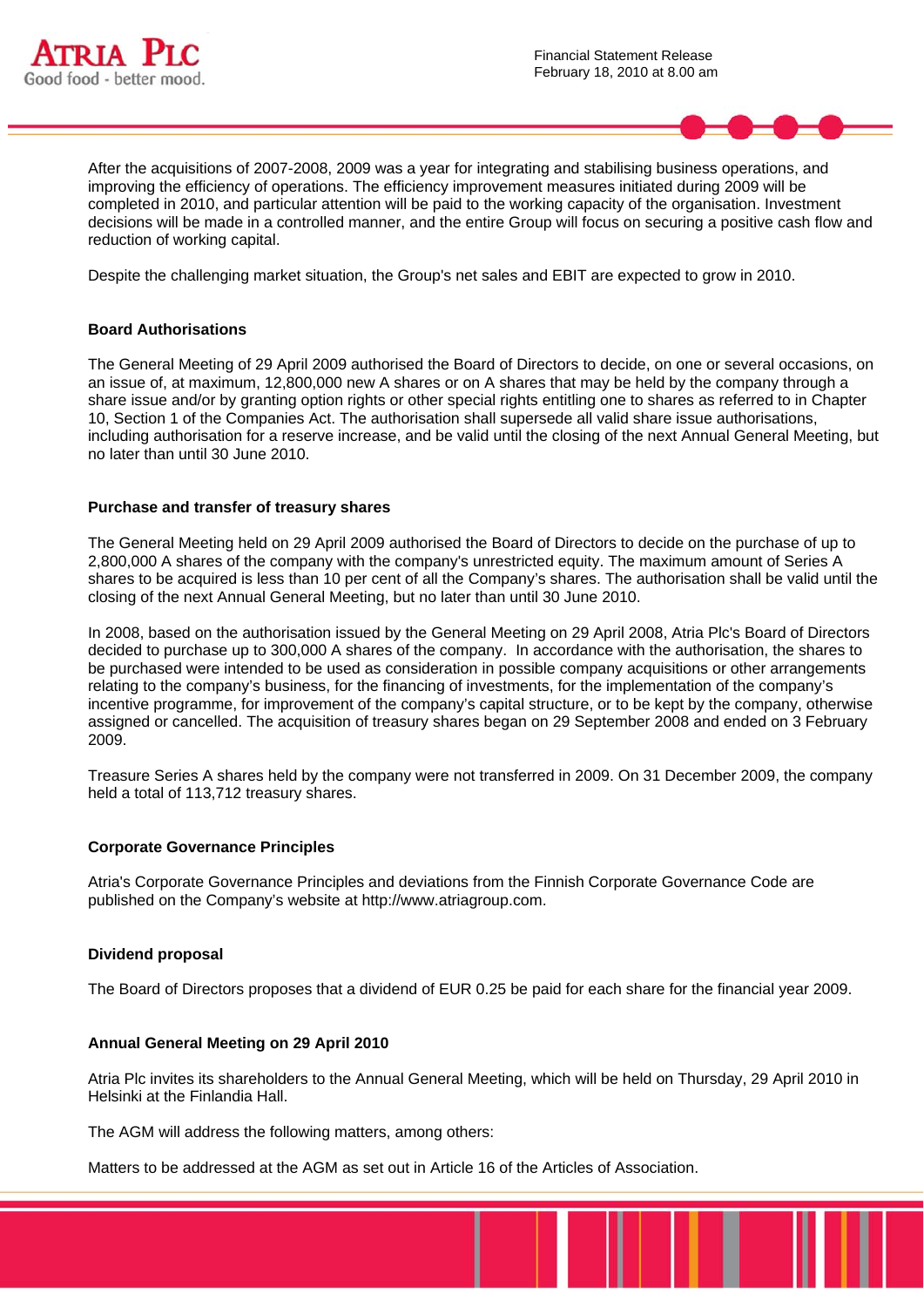



#### **Restrictions on trading by insiders**

The Company's insiders may not trade company shares during a period which is 14 days before the publication of the Company's interim reports and financial statement release ('closed window').

#### **Financial calendar 2010**

Atria Plc will publish three interim reports in 2010:

- interim report January to March on 28 April 2010 at approximately 08:00
- interim report January to June on 29 July 2010 at approximately 08:00
- interim report January to September on 27 October 2010 at approximately 08:00.

The Annual General Meeting will be held in Helsinki on 29 April 2010. The Annual Report will be published during week 14/2010. The interim reports may also be viewed on the company's website at www.atriagroup.com immediately after their release.

#### **Silent period**

Atria Group's IR applies a silent period, which means that Atria does not give any statements about its financial situation three weeks prior to the publication of interim reports and financial statements.

Principles applied in preparing the financial statements

This financial statement release was prepared in accordance with the IAS 34 *Interim Financial Reporting* standard. Atria has applied the same principles in preparing this financial statement release as in preparing the 2008 annual financial statements. However, as of 1 January 2009, the Group has adopted the following standards published by the IASB, included in the accounting principles of the annual financial statements of 2008:

- IAS 1, Presentation of Financial Statements. The aim of the revision is to improve the ability of users to analyse and compare the data provided in financial statements by separating changes in equity related to transactions with company owners from other changes in equity. The revision will also lead to comprehensive modifications of the terminology used in other standards and to changes in the titles of some financial statements.

- IFRS 8, Segment Reporting. The standard replaces IAS 14. The standard requires segment information to be presented using the "management approach", which means that data is presented in the same way as in internal reporting. The new standard will not affect the segments to be reported, nor will it significantly affect the information provided on segments, since the segment information previously published by the Group has been based on internal reporting.

- The other standards published by the IASB, included in the accounting principles of the annual financial statements 2008 and adopted as of 1 January 2009, have not had a significant effect on the figures presented for the review period.

#### **Function-specific income statement**

As of 1 January 2009, Atria has adopted in its external reporting the function-specific income statement model that is also used in the company's internal reporting.

The comparative figures for 2008 presented in the financial statement release have been adjusted to correspond to the function-specific income statement model. The function-specific income statements for 2008 by quarter and total figures for 2008 are presented in the interim report published on 28 April 2009.

The figures of the financial statement release are unaudited.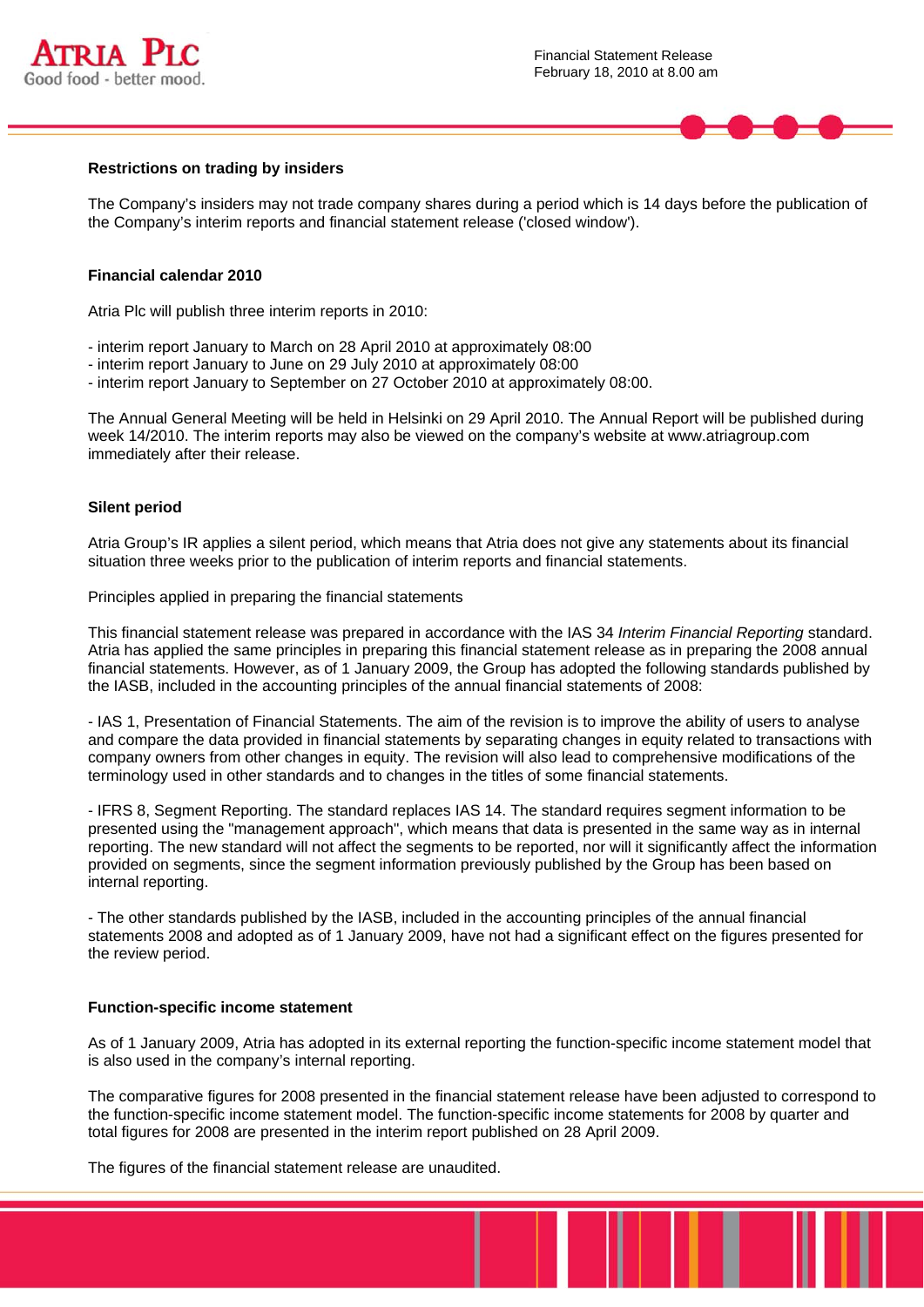

#### **FINANCIAL INDICATORS**

| EUR million                       |         |         |                         |         | 31-12-09 31-12-08 31-12-07 31-12-06 31-12-05 |
|-----------------------------------|---------|---------|-------------------------|---------|----------------------------------------------|
|                                   |         |         |                         |         |                                              |
| Net sales                         | 1 316.0 |         | 1 356.9 1 272.2 1 103.3 |         | 976.9                                        |
| EBIT                              | 27.5    | 38.4    | 94.5                    | 41.5    | 40.2                                         |
| % of net sales                    | 2.1     | 2.8     |                         | 7.4 3.8 | 4.1                                          |
| Financial income and expenses     | $-12.4$ | $-22.3$ | $-14.3$                 | $-7.3$  | $-3.2$                                       |
| % of net sales                    | 0.9     | 1.6     | 1.1                     | 0.6     | 0.3                                          |
| Profit before tax                 | 16.5    | 16.7    | 80.6                    | 34.6    | 37.8                                         |
| % of net sales                    | 1.3     | 1.2     | 6.3                     | 3.1     | 3.9                                          |
| Return of equity (ROE), %         | 1.7     | 2.5     | 17.2                    | 8.8     | 10.0                                         |
| Return of investment (ROI), %     | 4.7     | 5.3     | 15.2                    | 8.7     | 10.3                                         |
| Equity ratio, %                   | 39.7    | 38.4    | 47.6                    | 42.8    | 43.0                                         |
| Interest-bearing liabilities      | 425.8   | 448.4   | 321.9                   | 244.2   | 206.9                                        |
| Gearing, %                        | 97.5    | 103.1   | 67.6                    | 78.1    | 75.2                                         |
| Net gearing, %                    | 89.4    | 94.6    | 60.1                    | 66.8    | 68.9                                         |
| Gross investments in fixed assets | 33.0    | 152.6   | 284.1                   | 89.0    | 107.3                                        |
| % of net sales                    | 2.5     | 11.2    | 22.3                    | 8.1     | 11.0                                         |
| Average FTE                       | 6 214   | 6 135   | 5 947                   | 5 740   | 4 4 3 3                                      |
| R&D costs                         | 9.4     | 9.9     | 8.4                     | 7.4     | 6.7                                          |
| % of net sales *                  | 0.7     | 0.7     | 0.7                     | 0.7     | 0.7                                          |
| Volume of orders **               |         |         |                         |         |                                              |

\* Booked in total as expenditure for the financial year \*\* Not a significant indicator, as orders are generally delivered on the day following the order being placed

#### **SHARE-ISSUE ADJUSTED PER-SHARE INDICATORS**

|                                    |       |         |       |       | 31-12-09 31-12-08 31-12-07 31-12-06 31-12-05 |
|------------------------------------|-------|---------|-------|-------|----------------------------------------------|
| Earnings per share (EPS), EUR      | 0.25  | 0.42    | 2.56  | 1.15  | 1.24                                         |
| Shareholders'equity per share, EUR | 15.39 | 15.34   | 16.77 | 13.28 | 12.08                                        |
| Dividend/share, EUR*               | 0.25  | 0.20    | 0.70  | 0.595 | 0.595                                        |
| Dividend/profit, $\frac{1}{2}$     | 99.5  | 48.1    | 27.4  | 51.7  | 48.0                                         |
| Effective dividend yield *         | 2.3   | 1.7     | 4.0   | 3.3   | 3.3                                          |
| Price/earnings (P/E)               | 44.0  | 27.9    | 6.8   | 15.9  | 14.5                                         |
| Market capitalisation              | 312.6 | 327.9   | 490.4 | 422.4 | 379.5                                        |
| Share turnover/ 1 000 shares, A    | 7 389 | 4 0 7 7 | 7933  | 3 899 | 5 704                                        |
| Share turnover %, A                | 38.8  | 21.4    | 41.6  | 28.1  | 48.0                                         |
| Number of shares, million total    | 28.3  | 28.3    | 28.3  | 23.1  | 21.1                                         |
| Number of shares, A                | 19.1  | 19.1    | 19.1  | 13.9  | 11.9                                         |
| Number of shares, KII              | 9.2   | 9.2     | 9.2   | 9.2   | 9.2                                          |
| Share issue-adjusted average       |       |         |       |       |                                              |
| number of shares                   | 28.3  | 28.3    | 26.1  | 21.8  | 21.1                                         |
| Share issue-adjusted number        |       |         |       |       |                                              |
| of shares on 31 December           | 28.3  | 28.3    | 28.3  | 23.1  | 21.1                                         |
| <b>SHARE PRISE DEVELOPMENT</b>     |       |         |       |       |                                              |
| Lowest of period, A                | 6.50  | 10.51   | 16.90 | 15.00 | 11.50                                        |
| Highest of period, A               | 13.00 | 18.29   | 28.77 | 21.50 | 18.18                                        |
| At end of period A                 | 11.06 | 11.60   | 17.35 | 18.29 | 17.99                                        |
| Average price for period A         | 10.76 | 14.04   | 22.18 | 18.31 | 15.33                                        |

*\* Proposal of the Board of Directors*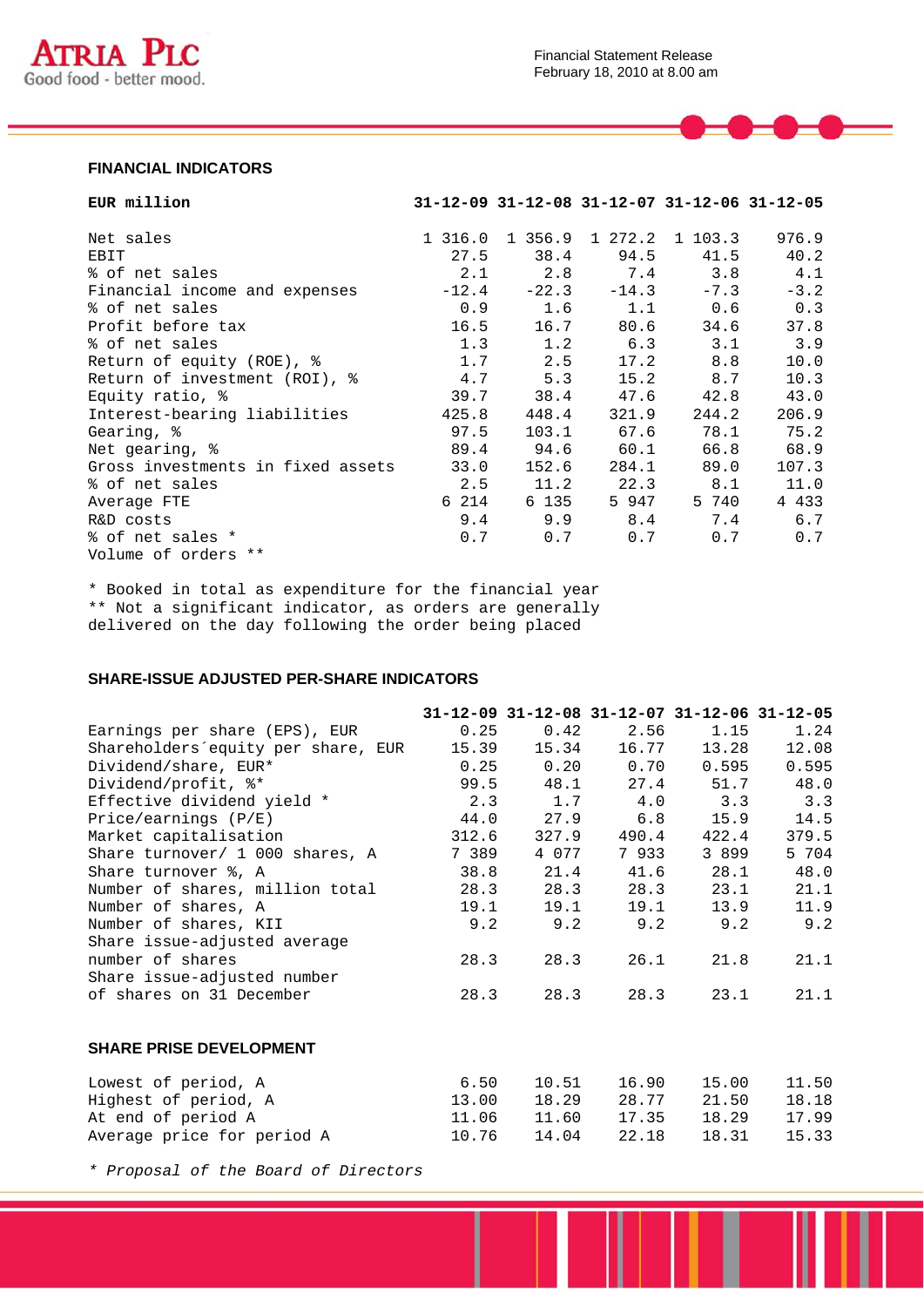

 $\blacksquare$ 

#### **ATRIA PLC**

**CONSOLIDATED STATEMENT OF FINANCIAL POSITION** 

**Assets** 

| EUR million                                                  |               | $31 - 12 - 09$ $31 - 12 - 08$ |
|--------------------------------------------------------------|---------------|-------------------------------|
| Non-current assets<br>Property, plant and equipment          | 469.1         | 493.5                         |
| Goodwill                                                     | 157.8         | 151.1                         |
| Other intangible assets                                      | 70.0          | 70.5                          |
| Investments in joint ventures and associates                 | 7.4           | 6.1                           |
| Available-for-sale financial assets<br>Loans and receivables | 2.3<br>14.5   | 2.1<br>15.5                   |
| Deferred tax assets                                          | 6.7           | 2.2                           |
| Total                                                        | 727.8         | 741.0                         |
|                                                              |               |                               |
| Current assets                                               |               |                               |
| Inventories                                                  | 115.6         | 113.3                         |
| Trade and other receivables                                  | 212.6         | 231.8                         |
| Cash and cash equivalents<br>Total                           | 35.3<br>363.5 | 37.1<br>382.2                 |
|                                                              |               |                               |
| Non-current assets held for sale                             | 10.0          | 11.3                          |
| Total assets                                                 |               | 1 101.3 1 134.5               |
|                                                              |               |                               |
|                                                              |               |                               |
| Equity and liabilities                                       |               |                               |
| EUR million                                                  |               | $31 - 12 - 09$ $31 - 12 - 08$ |
| Equity                                                       |               |                               |
| Equity belonging to                                          |               |                               |
| the shareholders of the                                      |               |                               |
| parent company                                               | 435.1         | 433.5                         |
| Minority interest                                            | 1.8           | 1.4                           |
| Total equity                                                 | 436.9         | 434.9                         |
| Non-current liabilities                                      |               |                               |
| Interest-bearing financial                                   |               |                               |
| liabilities                                                  | 318.9         | 320.8                         |
| Deferred tax liabilities                                     | 41.2          | 42.4                          |
| Other non-interest-bearing                                   |               |                               |
| liabilities                                                  | 1.3           | 0.2                           |
| Total                                                        | 361.4         | 363.4                         |
| Current liabilities                                          |               |                               |
| Interest-bearing financial                                   |               |                               |
| liabilities                                                  | 106.9         | 127.6                         |
| Trade and other payables                                     | 196.1         | 208.6                         |
| Total                                                        | 303.0         | 336.2                         |
| Total liabilities                                            | 664.4         | 699.6                         |
| Total equity and                                             |               |                               |
| liabilities                                                  |               | 1 101.3 1 134.5               |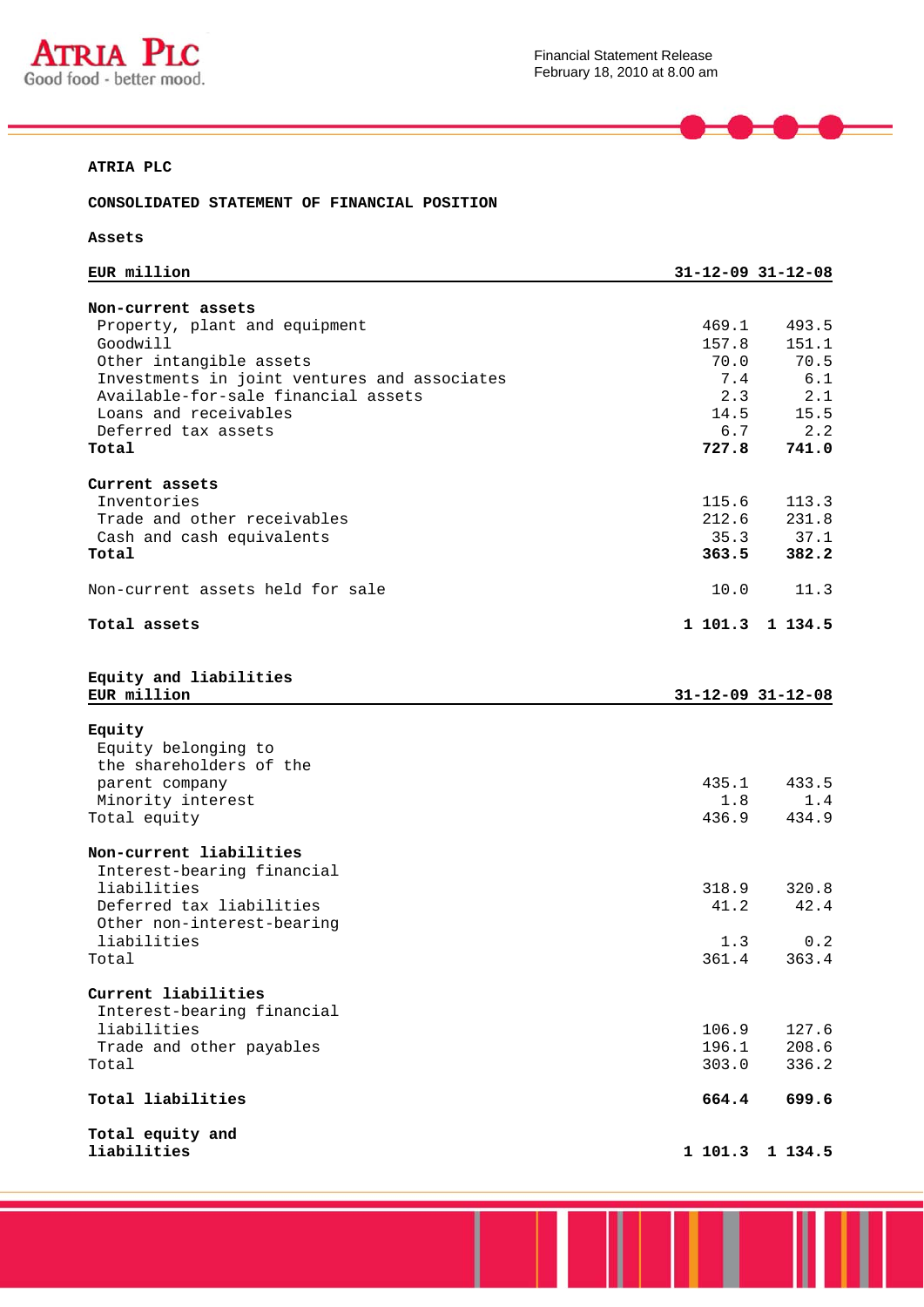

 $\qquad \qquad \blacksquare$ 

#### **CONSOLIDATED INCOME STATEMENT**

| EUR million                  |          |             | 10-12/09 10-12/08 1-12/09 1-12/08 |         |
|------------------------------|----------|-------------|-----------------------------------|---------|
|                              |          |             |                                   |         |
| Net sales                    | 340.4    |             | 361.1 1 316.0 1 356.9             |         |
|                              |          |             |                                   |         |
| Cost of goods sold           | $-297.2$ |             | $-325.3 -1 151.0 -1 198.4$        |         |
| Gross profit                 | 43.2     | 35.8        | 165.0                             | 158.5   |
| * of Net sales               |          | 12.7<br>9.9 | 12.5                              | 11.7    |
| Sales and                    |          |             |                                   |         |
| marketing costs              | $-21.3$  | $-18.9$     | $-77.7$                           | $-73.6$ |
| Administration costs         | $-12.1$  | $-14.0$     | $-47.7$                           | $-47.3$ |
| Other income                 |          | 1.6<br>1.4  | 4.6                               | 3.7     |
| Other expenses               | $-7.5$   | $-0.5$      | $-16.7$                           | $-2.9$  |
| <b>EBIT</b>                  |          | 3.9<br>3.8  | 27.5                              | 38.4    |
| * of Net sales               | 1.1      | 1.1         | 2.1                               | 2.8     |
|                              |          |             |                                   |         |
| Finance income and cost      | $-1.2$   | $-12.2$     | $-12.4$                           | $-22.3$ |
| Share of the result of       |          |             |                                   |         |
| associates                   | 0.5      |             | 1.4                               | 0.6     |
| Profit before tax            | 3.2      | $-8.4$      | 16.5                              | 16.7    |
| * of Net sales               | 0.9      | $-2.3$      | 1.3                               | 1.2     |
|                              |          |             |                                   |         |
| Income tax expense           |          | $-4.6$ 2.2  | $-9.1$                            | $-5.3$  |
| Profit for the period        | $-1.4$   | $-6.2$      | 7.4                               | 11.4    |
| * of Net sales               | $-0.4$   | $-1.7$      | 0.6                               | 0.8     |
| Profit attributable to:      |          |             |                                   |         |
| Owners of the parent         |          | $-1.2 -5.9$ | 7.0                               | 11.8    |
| Minority interest            | $-0.2$   | $-0.3$      | 0.4                               | $-0.4$  |
|                              |          |             |                                   |         |
| Total                        | $-1.4$   | $-6.2$      | 7.4                               | 11.4    |
| Basic earnings/ share, EUR   | $-0.04$  | $-0.21$     | 0.25                              | 0.42    |
| Diluted earnings/ share, EUR | $-0.04$  | $-0.21$     | 0.25                              | 0.42    |

#### **CONSOLIDATED STATEMENT OF COMPREHENSIVE INCOME**

| EUR million                                 |        | $10-12/09$ $10-12/08$ $1-12/09$ $1-12/08$ |        |             |
|---------------------------------------------|--------|-------------------------------------------|--------|-------------|
| Profit for the period                       |        | $-1.4$ $-6.2$ $7.4$                       |        | 11.4        |
| Other comprehensive income after tax:       |        |                                           |        |             |
| Available-for-sale                          |        |                                           |        |             |
| financial assets                            | 0.1    |                                           |        | $-1.8$      |
| Cash flow hedging                           | $-1.4$ |                                           | $-1.4$ |             |
| Net investment hedging                      | $-0.3$ |                                           | $-0.3$ |             |
| Translation differences                     | 3.2    | $-25.7$                                   | 2.5    | $-30.3$     |
| Total comprehensive income                  |        |                                           |        |             |
| for the period                              |        | $0.2 -31.9$                               | 8.2    | $-20.7$     |
| Total comprehensive income attributable to: |        |                                           |        |             |
| Owners of the parent                        | 0.4    | $-31.4$                                   | 7.8    | $-20.2$     |
| Minority interest                           |        | $-0.2 -0.5$                               |        | $0.4 - 0.5$ |
| Total                                       |        | $0.2 -31.9$                               | 8.2    | $-20.7$     |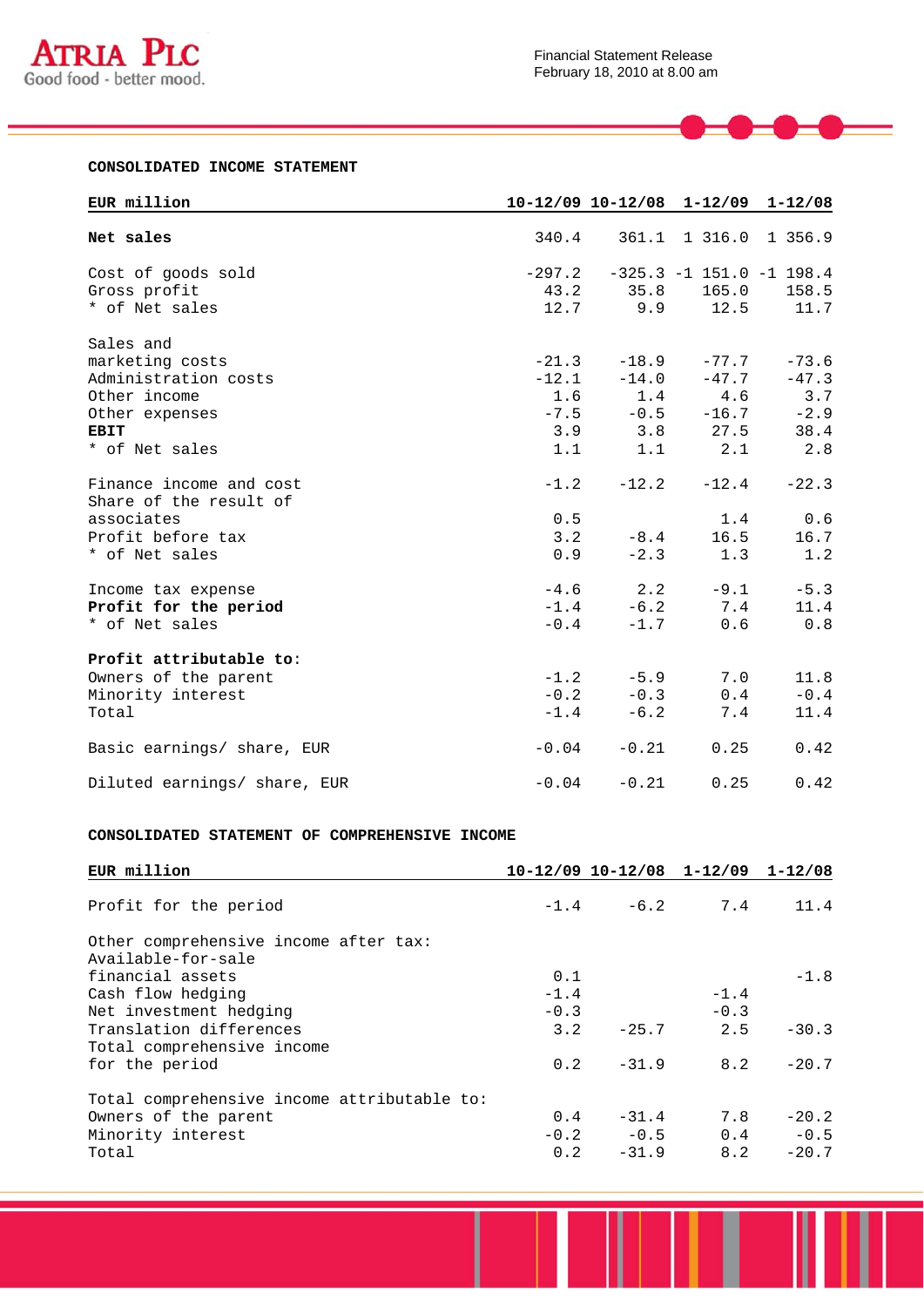

 $\blacksquare$ 



| EUR million                                    |                                            | Equity belonging to the shareholders of the<br>parent company |                       |                         |        |                                   |                                        |                     | Mino<br>rity | Equity<br>total |
|------------------------------------------------|--------------------------------------------|---------------------------------------------------------------|-----------------------|-------------------------|--------|-----------------------------------|----------------------------------------|---------------------|--------------|-----------------|
|                                                | Share Share<br>ca<br>pit<br>a <sub>1</sub> | premium reser non- shares lation ed                           | Other Inv. Own<br>ves | rest.<br>equity<br>fund |        | Trans<br>diff.                    | Retain Total<br>earn<br>ings           |                     |              |                 |
| Equity                                         |                                            |                                                               |                       |                         |        |                                   |                                        |                     |              |                 |
| $1 - 1 - 2008$                                 | 48.1                                       | 138.5                                                         |                       | 1.9 110.5               |        |                                   | $0.0 -3.3 178.5 474.2$                 |                     | 1.9          | 476.0           |
| Periods comprehensive<br>income                |                                            |                                                               | $-1.8$                |                         |        | $-30.1$                           |                                        | $11.8 - 20.2 - 0.5$ |              | $-20.7$         |
| Share-based<br>payment                         |                                            |                                                               |                       | $-0.2$                  |        |                                   |                                        | $-0.2$              |              | $-0.2$          |
| Acquired treasure                              |                                            |                                                               |                       |                         |        |                                   |                                        |                     |              |                 |
| shares                                         |                                            |                                                               |                       |                         | $-0.5$ |                                   |                                        | $-0.5$              |              | $-0.5$          |
| Distribution of<br>dividends                   |                                            |                                                               |                       |                         |        |                                   |                                        | $-19.8 -19.8$       |              | $-19.8$         |
| Equity<br>$31 - 12 - 2008$                     | 48.1                                       | 138.5                                                         |                       |                         |        |                                   | $0.1$ 110.3 $-0.5$ $-33.4$ 170.5 433.5 |                     |              | 1.4 434.9       |
| Periods comprehensive<br>income                |                                            |                                                               | $-1.7$                |                         |        | 2.5                               | 7.0                                    | 7.8                 | 0.4          | 8.2             |
| Share-based<br>payment                         |                                            |                                                               |                       | 0.3                     |        |                                   |                                        | 0.3                 |              | 0.3             |
| Acquired treasure<br>shares<br>Distribution of |                                            |                                                               |                       |                         | $-0.8$ |                                   |                                        | $-0.8$              |              | $-0.8$          |
| dividends                                      |                                            |                                                               |                       |                         |        |                                   |                                        | $-5.7 - 5.7$        |              | $-5.7$          |
| Equity<br>$31 - 12 - 2009$                     | 48.1                                       |                                                               |                       |                         |        | $138.5 -1.6$ 110.6 $-1.3$ $-31.0$ |                                        | 171.9 435.1         | 1.8          | 436.9           |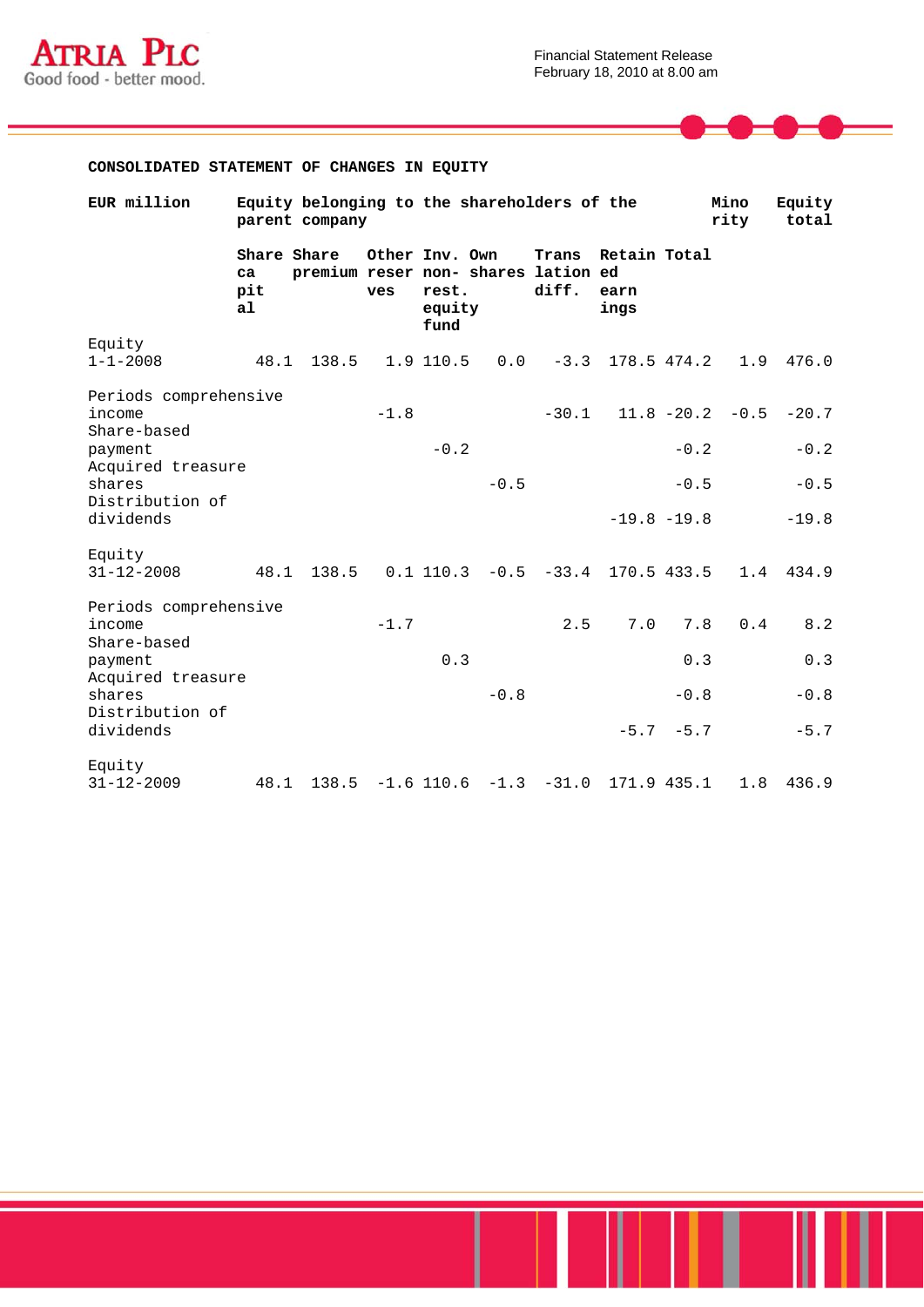

| CONSOLIDATED CASH FLOW STATEMENT |  |  |
|----------------------------------|--|--|
| <b>EUR million</b>               |  |  |

| EUR million                             |         | $1 - 12/09$ $1 - 12/08$ |
|-----------------------------------------|---------|-------------------------|
|                                         |         |                         |
| Cash flow from operating activities     |         |                         |
| Operating activities                    |         | 92.7 69.9               |
| Financial items and taxes               |         | $-31.0 -32.3$           |
| Net cash flow from operating activities | 61.7    | 37.6                    |
| Cash flow from investing activities     |         |                         |
| Tangible and intangible assets          |         | $-32.3 -65.5$           |
| Investments                             |         | $-1.8$ 3.6              |
| Bought shares in subsidiaries           |         | $-41.3$                 |
| Net cash used in investing activities   | $-34.1$ | $-103.2$                |
| Cash flow from financing activities     |         |                         |
| Loans drawn down                        | 41.8    | 171.7                   |
| Loans repaid                            | $-64.8$ | $-86.0$                 |
| Dividends paid                          | $-5.7$  | $-19.8$                 |
| Acquired treasury shares                |         | $-0.7 -0.9$             |
| Net cash used in financing activities   | $-29.4$ | 65.0                    |
| Change in liquid funds                  | $-1.8$  | $-0.6$                  |

**OPERATING SEGMENTS** 

| EUR million                                                        |        | 10-12/09 10-12/08 1-12/09 1-12/08 |             |          |
|--------------------------------------------------------------------|--------|-----------------------------------|-------------|----------|
|                                                                    |        |                                   |             |          |
| Net sales                                                          |        |                                   |             |          |
| Finland                                                            | 207.5  | 206.2                             | 781.9       | 797.9    |
| Scandinavia                                                        | 98.8   | 112.4                             | 405.2       | 455.2    |
| Russia                                                             | 29.8   | 35.5                              | 113.0       | 93.8     |
| Baltics                                                            | 9.0    | 10.8                              | 37.5        | 32.3     |
| Eliminations                                                       | $-4.7$ | $-3.8$                            | $-21.6$     | $-22.3$  |
| Total                                                              | 340.4  | 361.1                             | 1 316.0     | 1 356.9  |
| <b>EBIT</b>                                                        |        |                                   |             |          |
| Finland                                                            | 11.2   | 11.8                              | 42.9        | 33.9     |
| Scandinavia                                                        | 3.4    | $-1.2$                            | 10.0        | 14.4     |
| Russia                                                             | $-0.4$ |                                   | $-5.7 -9.8$ | $-3.4$   |
| Baltics                                                            | $-9.1$ | $-0.7$                            | $-12.6$     | $-3.8$   |
| Unallocated                                                        | $-1.2$ |                                   | $-0.4 -3.0$ | $-2.7$   |
| Total                                                              | 3.9    | 3.8                               | 27.5        | 38.4     |
| $ROCE$ *                                                           |        |                                   |             |          |
| Finland                                                            |        |                                   | 10.2%       | 7.9%     |
| Scandinavia                                                        |        |                                   | 4.0%        | 5.4%     |
| Russia                                                             |        |                                   | $-6.9$ %    | $-3.3%$  |
| Baltics                                                            |        |                                   | $-26.5$ %   | $-9.1$ % |
| Group                                                              |        |                                   | $3.1*$      | 4.5%     |
| * ROCE $\text{\$ = EBIT, 12mr / Capital employed, 12 mr avq *100}$ |        |                                   |             |          |
| Investments                                                        |        |                                   |             |          |
| Finland                                                            | 4.1    | 3.8                               | 14.2        | 23.8     |
| Scandinavia                                                        | 2.4    | 16.8                              | 5.3         | 41.8     |
| Russia                                                             | 4.5    | 38.6                              | 11.9        | 68.6     |
| Baltics                                                            | 0.4    | 2.1                               | 1.6         | 18.4     |
| Total                                                              | 11.4   | 61.3                              | 33.0        | 152.6    |
|                                                                    |        |                                   |             |          |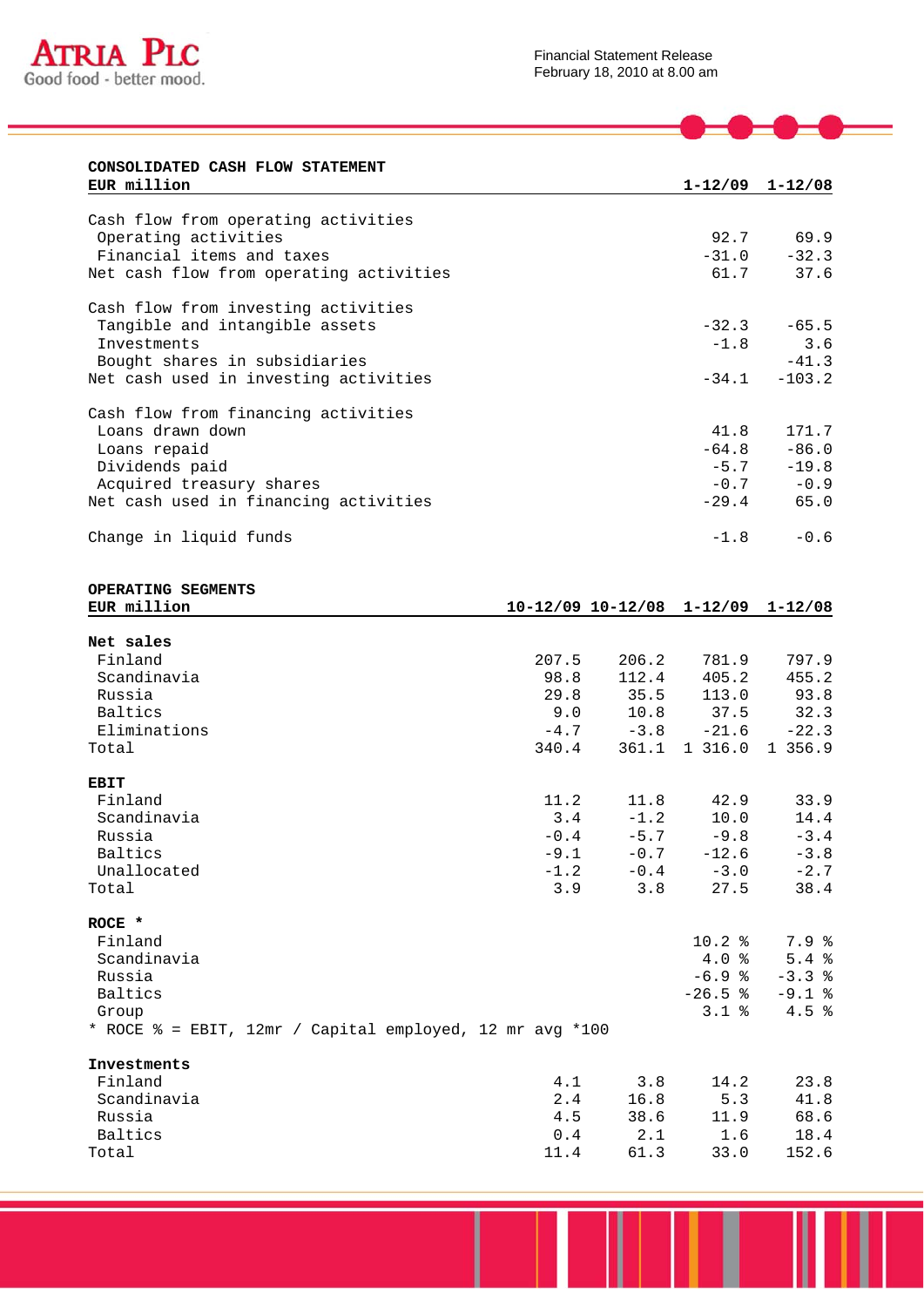

| Depreciations |      |      |      |      |  |
|---------------|------|------|------|------|--|
| Finland       | 7.2  | 7.3  | 29.7 | 29.8 |  |
| Scandinavia   | 2.7  | 2.4  | 12.0 | 11.7 |  |
| Russia        | 1.9  | 1.0  | 6.4  | 3.2  |  |
| Baltics       | 8.0  | 0.9  | 10.5 | 2.8  |  |
| Total         | 19.8 | 11.6 | 58.6 | 47.5 |  |

#### **CONTINGENT LIABILITIES**

| EUR million                                                                      |      | $31 - 12 - 09$ $31 - 12 - 08$ |
|----------------------------------------------------------------------------------|------|-------------------------------|
| Debts with mortgages or other collateral<br>given as security                    |      |                               |
| Loans from financial                                                             |      |                               |
| institutions                                                                     | 6.0  | 9.6                           |
| Pension fund loans                                                               | 4.2  | 3.9                           |
| Total                                                                            | 10.2 | 13.5                          |
| Mortgages and other securities given as<br>comprehensive security<br>Real estate |      |                               |
| mortgages                                                                        | 6.7  | 6.7                           |
| Corporate mortgages                                                              | 3.1  | 7.9                           |
| Total                                                                            | 9.8  | 14.6                          |
| Guarantee engagements not included<br>in the balance sheet                       |      |                               |
| Guarantees                                                                       | 0.8  | 0.9                           |

## **ATRIA PLC**

Board of Directors

For further information, please contact Matti Tikkakoski, President and CEO, tel. +358 50 2582.

#### **DISTRIBUTION**

Nasdaq OMX Helsinki Ltd Major media www.atriagroup.com

The financial statements will be mailed to you upon request and are also available on our website at www.atriagroup.com.